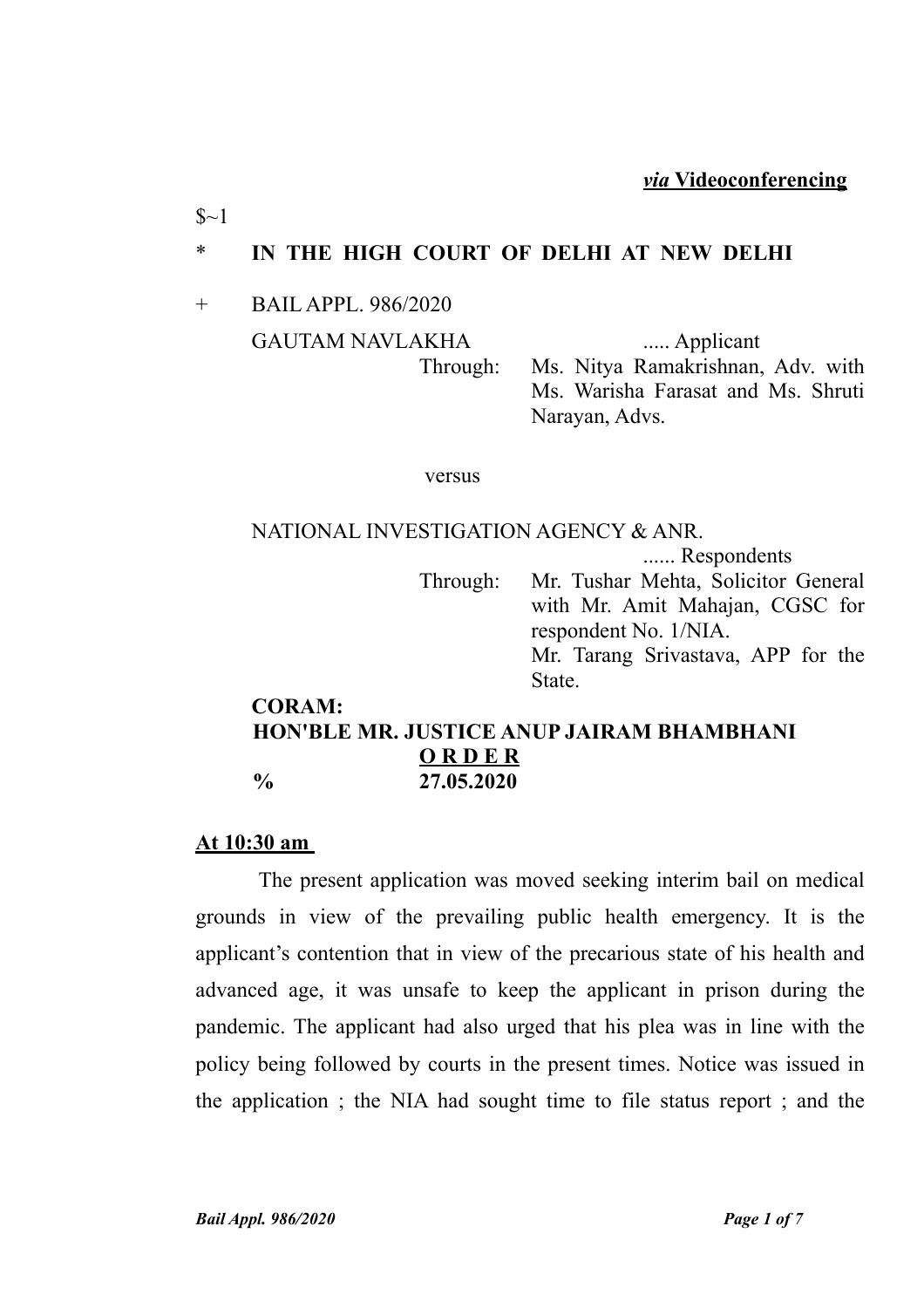applicant's medical status report was requisitioned from the Jail Superintendent. The matter was posted to today i.e. 27.05.2020.

- 2. An affidavit has been filed by the applicant's *pairokar* setting-out certain subsequent developments in the matter.
- 3. The NIA has also filed a lengthy reply affidavit dated 26.05.2020 in response to the pending bail application, opposing grant of bail.
- 4. Ms. Nitya Ramakrishnan, learned counsel for the applicant informs the court that, while the present proceedings are pending, a hearing for extension of the applicant's judicial remand was conducted on 23.05.2020 before the Special Judge (NIA), Delhi; and at the NIA's request, the applicant's judicial remand was extended upto 22.06.2020.
- 5. Ms. Ramakrishnan further informs that on 24.05.2020, although a *Sunday*, an application was moved by the NIA before the Special Judge (NIA), Mumbai seeking production warrants for the applicant before that court; which was allowed and warrants were issued for production of the applicant before the Special Judge (NIA), Mumbai on 26.05.2020 at 11 am.
- 6. Ms. Ramakrishnan submits that based upon the production warrants so issued, an application was moved by the concerned Jail Superintendent, Tihar Jail, Delhi on 25.05.2020, being a *Gazetted holiday* on the occasion of *Eid-ul-Fitr*, seeking a transfer/transit order to transfer the applicant from Delhi to Mumbai. It appears that by an order given on e-mail, the Special Judge (NIA), Delhi allowed this request ; whereupon the applicant was put on a train on 26.05.2020 and taken away to Mumbai. The applicant is presently stated to be lodged in Taloja Jail in Mumbai.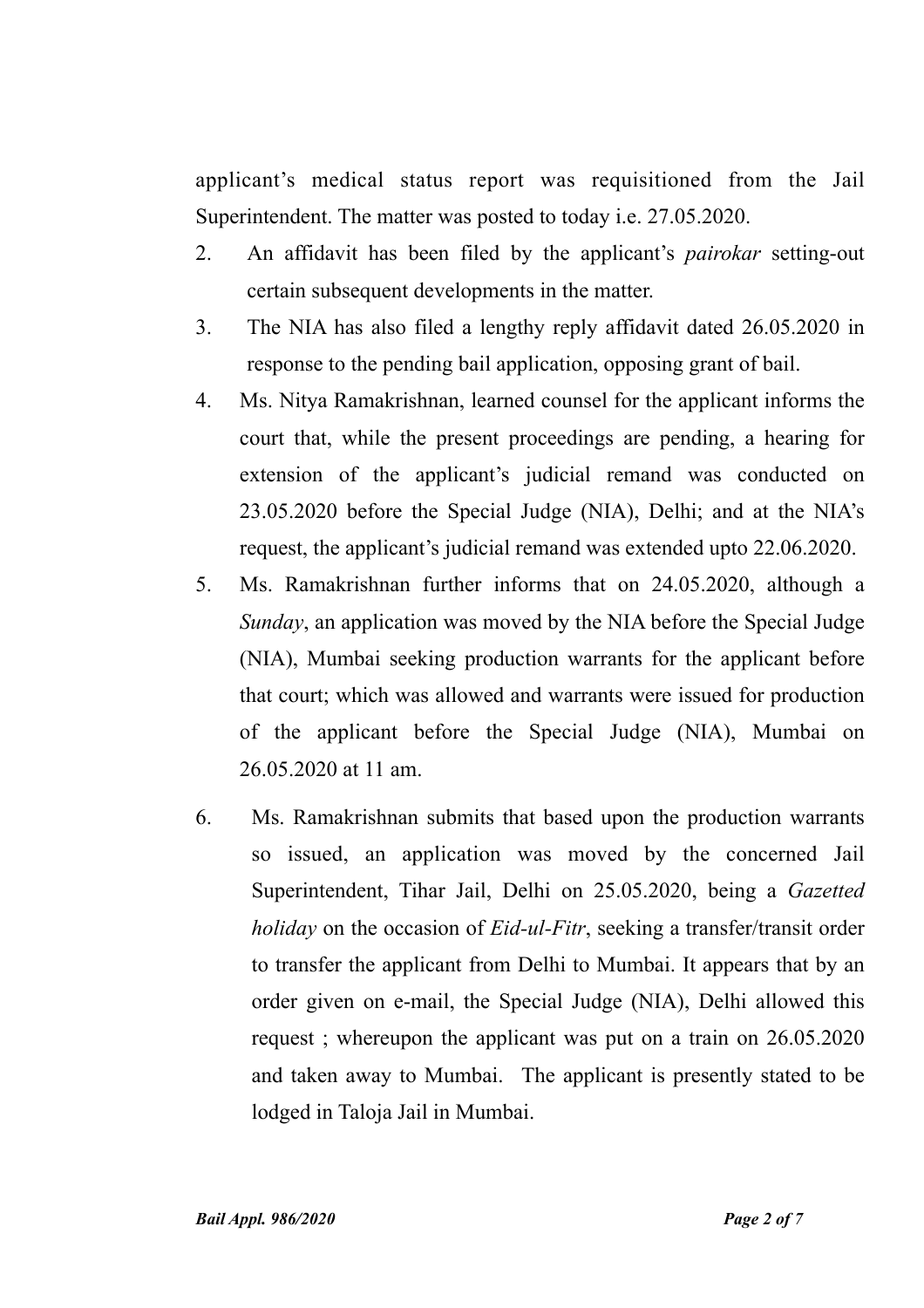- 7. Counsel states that the applicant verily believes that in none of the proceedings before the Special Judge (NIA), Mumbai or the Special Judge (NIA), Delhi did the NIA disclose the pendency of the present bail application.
- 8. Ms. Ramakrishnan contends that the only purpose for which the NIA has taken such hasty actions is to render the present proceedings infructuous and to take the applicant out of the jurisdiction of this court. She submits that by moving the applicant to Mumbai, which has suffered the highest number of infections and deaths due to COVID-19 virus, the applicant has been exposed to even more serious health risk, while he was seeking interim bail from this court to avoid that very risk.
- 9. While at the hearing in the present proceedings on 22.05.2020 Mr. Tushar Mehta, learned Solicitor General had informed the court that the NIA was planning to transfer the applicant to Mumbai sometime soon in view of opening-up of air travel after obtaining orders from the competent court, considering the evident haste shown by the NIA by moving applications across Mumbai and Delhi over weekends and Gazetted holidays and obtaining orders by e-mail, and 'whisking away' the applicant to Mumbai as it were, and thereby rendering the present proceedings infructuous, it is deemed necessary to call for the presence of the Investigating Officer of the case from NIA, Mumbai by video-conferencing to answer certain factual queries that arise in the mind of this court in view of the submissions made on behalf of the applicant, before proceeding further in the matter.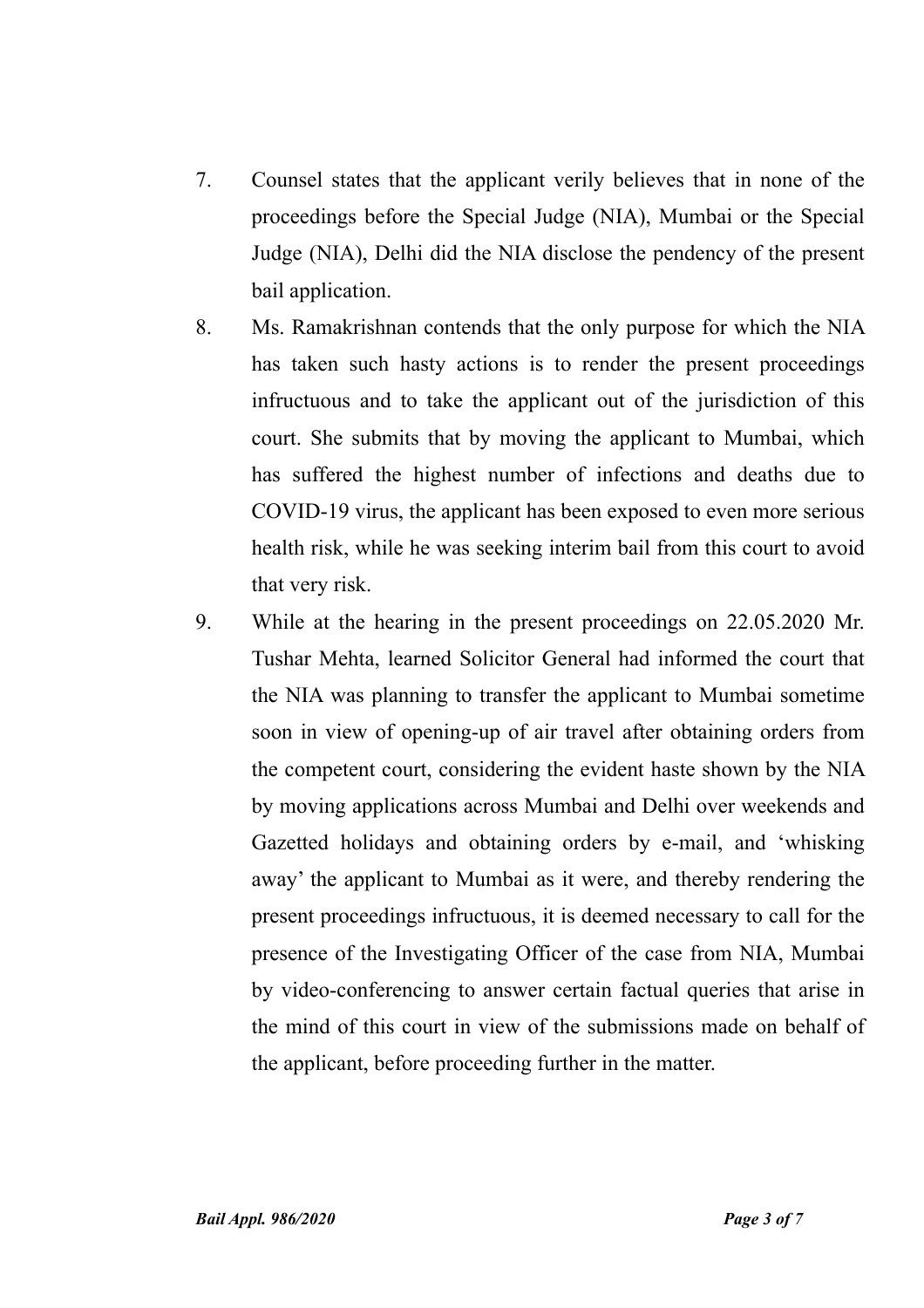- 10. Mr. Tushar Mehta, learned Solicitor General appearing for NIA says that the appearance of the Investigating Officer by video-conferencing may be taken-up tomorrow. Mr. Mehta also states that he would also want to file an additional affidavit answering the doubts in the court's mind.
- 11. While ordinarily this court would not see too much cause for hurry in this case, in view of the inexplicable, frantic hurry shown by the NIA in moving the applicant from Delhi to Mumbai while this matter was pending and the NIA had itself sought time to file status report, this court does get a sense that all proceedings in this jurisdiction would be rendered utterly infructuous if an element of of urgency is not brought to bear on the present proceedings. *Prima-facie* it appears that while on the last date, this court had granted adequate time to the NIA to file its status report in response to the interim bail plea ; and while the NIA has filed an affidavit opposing that plea, the NIA has acted in unseemly haste to instead remove the applicant out of the very jurisdiction of this court ; and, *if* the applicant is right, without even informing the Special Judge (NIA), Mumbai or the Special Judge (NIA), Delhi of the pendency of the present proceedings.
- 12. For the above purpose, let a web-link of the present video-conference hearing be sent to the Investigating Officer, NIA, Mumbai (whose email ID and phone number will be furnished by Mr. Amit Mahajan, learned CGSC appearing for the NIA) to join the hearing today by 12 noon.
- 13. Let the matter be passed-over until 12 noon today.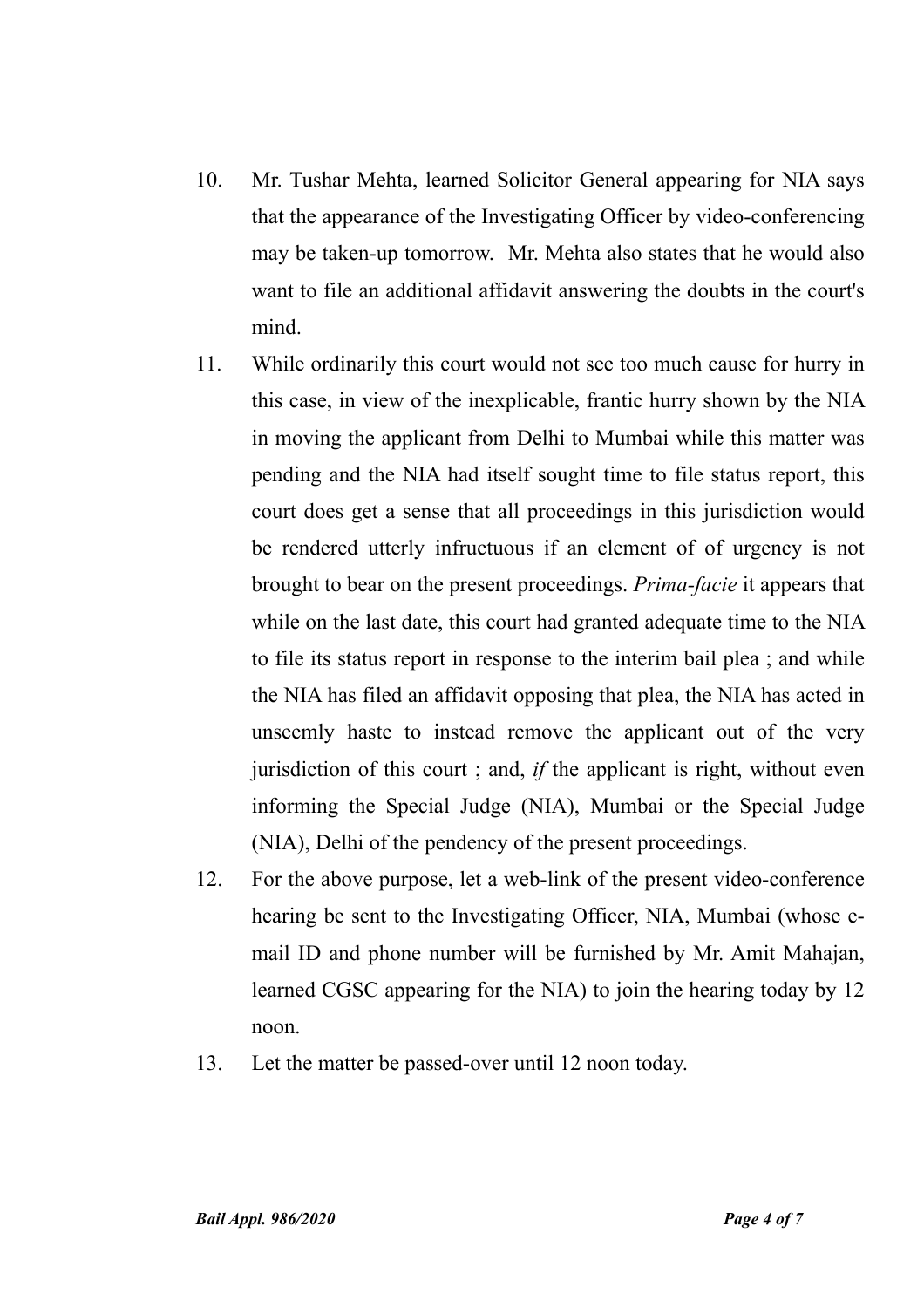- 14. The purpose of the court is to have certain factual answers from the I.O., which will be readily available from the record, and many of which may obviate the necessity of requiring any written response by way of an affidavit from the NIA. It may be added here that this court would want to keep written affidavits etc. to a minimum lest it should interfere with the prosecution of the matter subsequently.
- 15. At this point, Mr. Mehta requests that instead of 12 noon, the matter be taken-up at 1 pm as he is likely to be pre-occupied in another matter before that hour.
- 16. At request of Mr. Mehta, the matter will be taken-up at 1 p.m. today for the I.O. to join the hearing.

## **ANUP JAIRAM BHAMBHANI, J.**

### **At 1:00 p.m.**

- 17. Instead of the learned Solicitor General, Mr. Aman Lekhi learned Additional Solicitor General has appeared for the NIA when the matter is taken-up at 1:00 p.m. Superintendent of Police Vikram Khalate, the I.O. for NIA, has also joined the hearing.
- 18. Upon being queried, SP Vikram Khalate has clarified the following :

a. Mr. Khalate confirms that there is no date fixed before the Trial Court for further proceedings in the main matter, although he says, on 28.05.2020 and on certain earlier dates bail applications were filed by various accused persons, which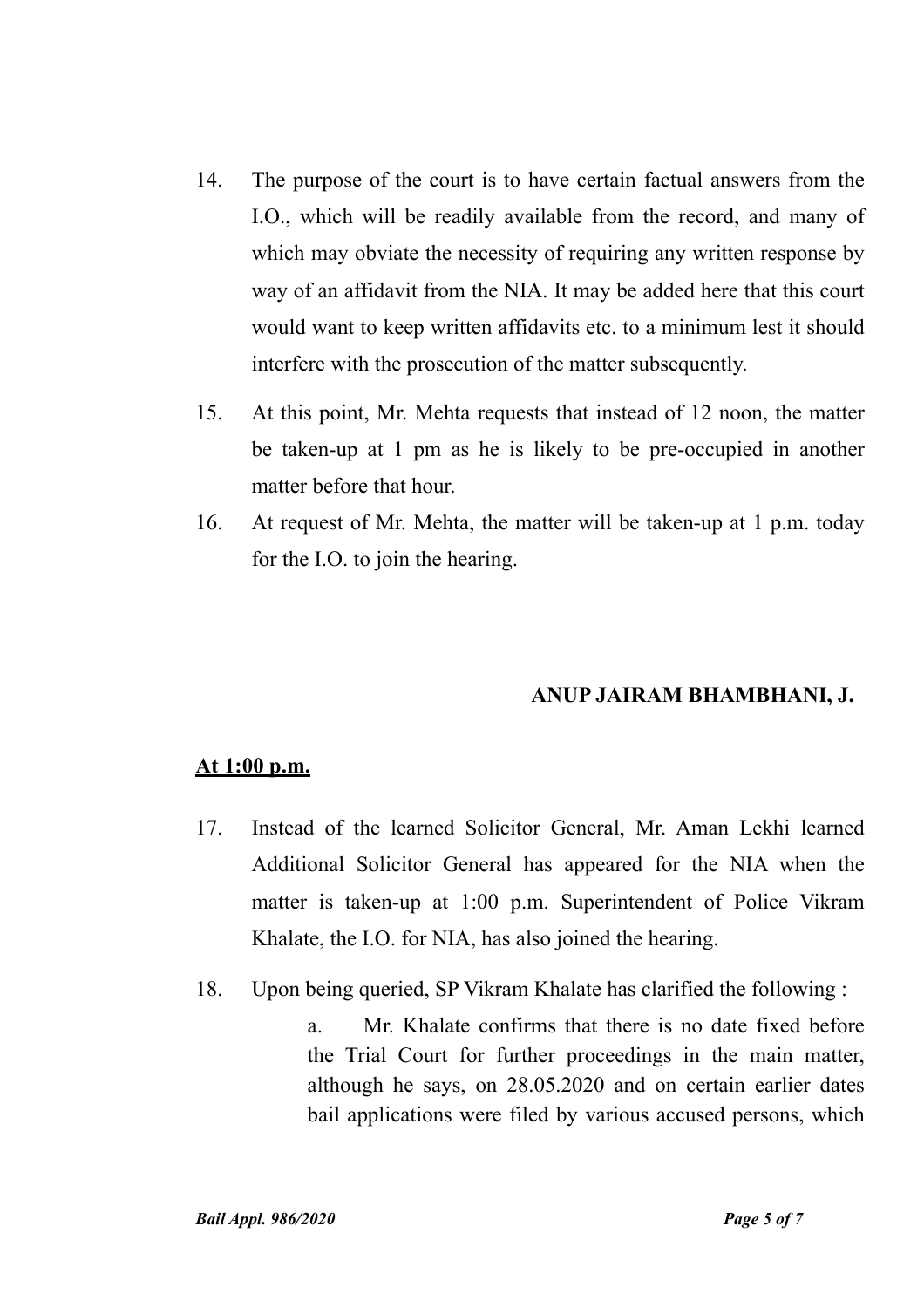were taken-up by the Special Judge (NIA), Mumbai from timeto-time.

b. Mr. Khalate states that after the applicant surrendered in Delhi, he was interrogated by other officers of the NIA at Delhi but not by Mr. Khalate himself.

c. As an explanation for the hurry for issuance of production warrants, Mr. Khalate states that he had moved an application before the Principal District Judge for issuance of production warrants on 23.05.2020 *i.e.* Saturday, which came to be listed before the Special Judge (NIA), Mumbai on 24.05.2020 *i.e.* Sunday, on which date the court issued production warrants for the applicant for 11 a.m. on 26.05.2020. Mr. Khalate explains that it was learnt that the lockdown was reopening for inter-state flights on 25.05.2020 and being unsure of the future course of events in relation to the lockdown, he moved an application on 23.05.2020 for issuance of production warrants.

d. Mr. Khalate also states that insofar as proceedings in Delhi are concerned, including the applications for extension of the applicant's judicial remand and for obtaining orders for transfer/transit of the applicant to Mumbai, these were being overseen by DSP Anil Kumar from NIA, Delhi under the instructions and supervision of Mr. Khalate ; and that DSP Anil Kumar was keeping Mr. Khalate informed of the proceedings that were underway in courts in Delhi, including the proceedings in the present application for interim bail before this court.

19. Having obtained preliminary clarifications from Mr. Khalate, he is directed to file an affidavit on the lines of the responses given. Mr. Khalate will also file a complete copy of the proceedings in the application for issuance of production warrants moved before the